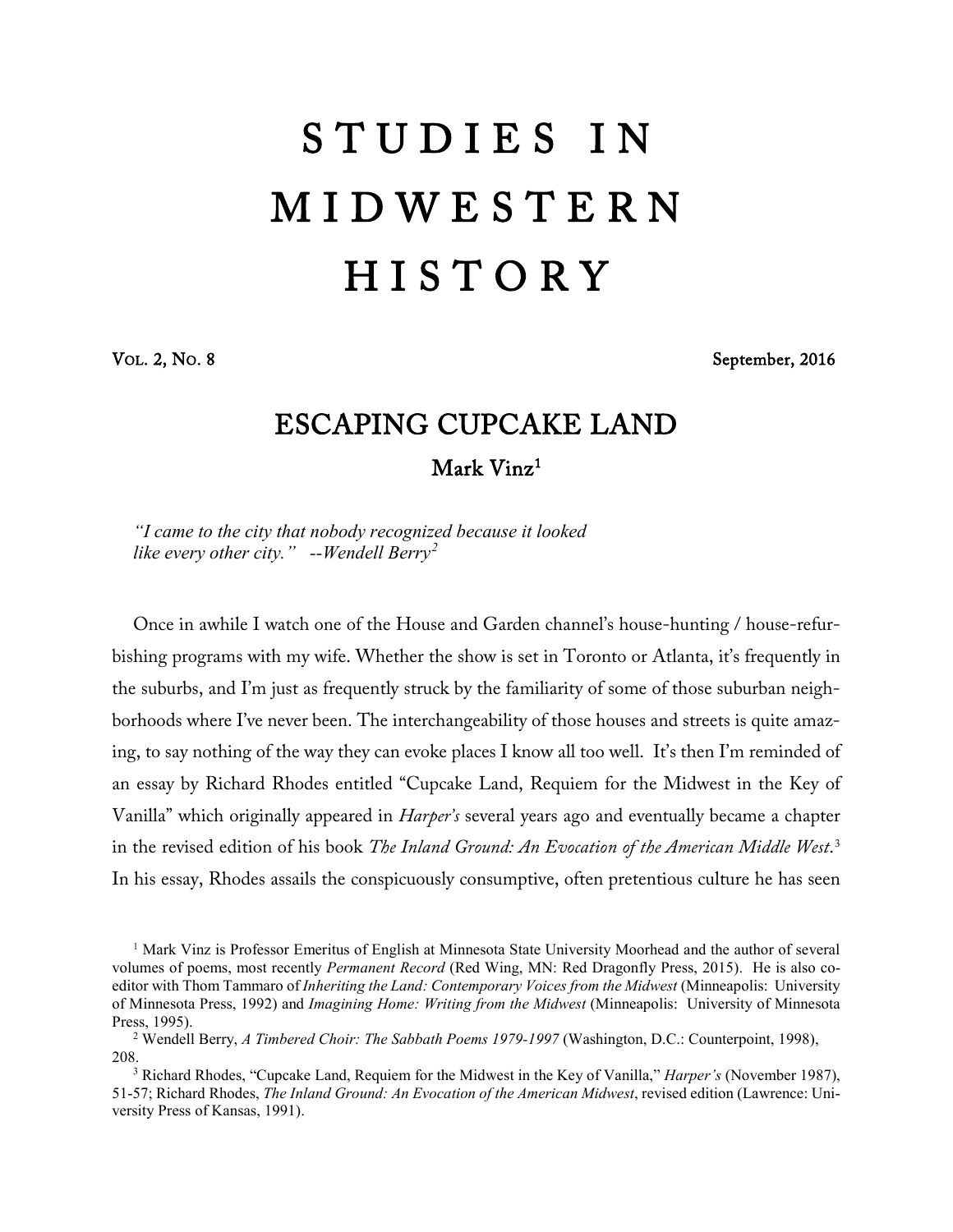develop over many years around the Kansas City, Missouri Country Club Plaza district and the vast array of suburbs just across the Kansas state line in northeast Johnson County, one of the most affluent areas in the country. This is the place of the long-standing country club culture, captured as it existed in the 1930s and 40s by Evan Connell in his novels, *Mr. Bridge* and *Mrs.* Bridge, and in many ways still unchanged. The Kansas side of the state line is frequently marked by laughable allusions to what once was there—from the names of suburbs such as Overland Park, Shawnee, and Prairie Village, to streets called Indian Creek, Santa Fe Trail, and Tomahawk, veering off from time to time into an even more improbable never-never land (and perhaps inevitably found in suburbs anywhere) christened Nottingham Downs, Apache Estates, and Sherwood Forest. As with many such areas, it's characterized by its high-priced neatness, and its sameness, to say nothing of its ever-present shopping malls. While Rhodes writes about a part of the country he knows well, he's also quick to point out what has happened there has become an American phenomenon, not just a Midwestern one. As he writes in the introduction to the first edition of *The Inland Ground*, "The Middle West's cities have aged; its farm population has declined; and only its anonymous suburbs, as in the rest of the United States, have temporarily prospered. At what terrible expense to the human spirit who can say?["4](#page-1-0)

This is not to deny the charm and beauty of places like The Plaza (as it's familiarly known) or even many of the near-by suburbs. The product of J. C. Nichols, the Plaza opened in 1922, one of the first shopping centers in America. It consists of several square blocks of lovely buildings of Spanish (Seville) architecture and is especially famous for its many fountains. And it was where my wife and I courted and dreamed and window-shopped in the 60s, and which will always remain magical in our memories. But even in those days, I was a bit overwhelmed by an air of unreality hanging over much of Cupcake Land in general, from the pseudo-European and Disneyesque to the simply self-consciously affluent. All this began when my family moved from a much older city neighborhood in Minneapolis to the Kansas City suburbs in the late 50s and I found myself plopped down in a landscape as alien as I could only imagine parts of distant countries might be. My new high school, perhaps unsurprisingly named Shawnee-Mission, was over 2500 enrollees strong. The student parking lot was huge—it seemed as many kids drove as rode the buses—and with generally newer and more luxurious cars than could be found in the much smaller teachers' lot. Adding to my indelible status as a confused outsider, I was one of the very few who actually

<span id="page-1-0"></span><sup>4</sup> Rhodes, *The Inland Ground: An Evocation of the American Midwest* (New York: Atheneum, 1970), 4.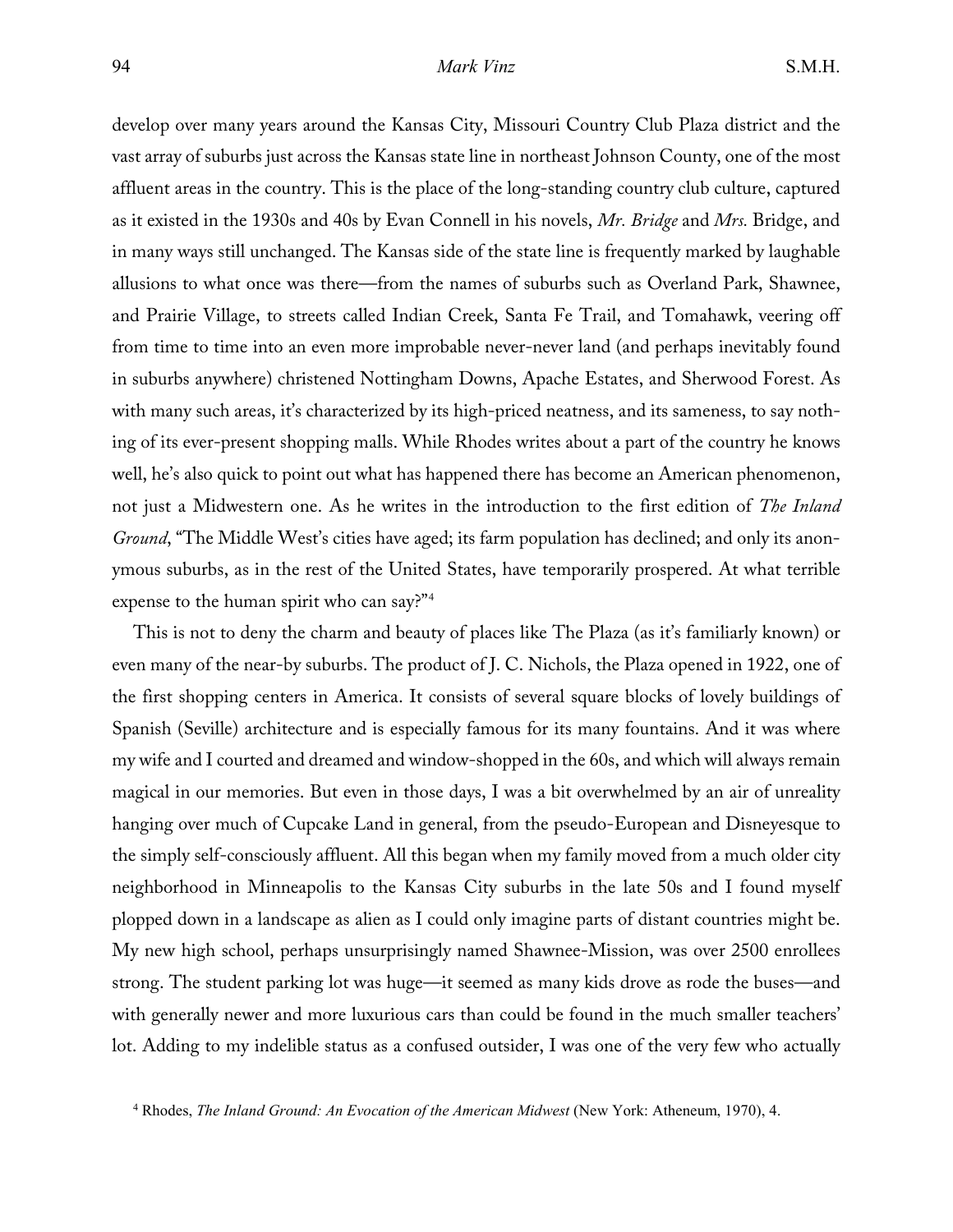walked to school, over the frequently sidewalk-free quarter-mile from our house on the edge of Merriam—an old town on its way to becoming another Kansas suburb, though one of the few places maintaining an unpretentious name.

I don't want to seem simply negative about my life in the greater Kansas City area for a few years. It eventually gave me several good friends and broadened my range of experience immensely; it was also the place where my parents lived for many years (and was thus the scene of many visits) and where my father died. And as I've mentioned, it was also where I was to meet my future wife, herself a recent transplant from New Jersey. It was, in short, a home, and a place whose physical beauty I came to appreciate greatly, but it was also one that gave me a kind of yardstick for measuring pristine artificiality in every other suburban locale I've visited in this country. It came to reinforce my love for old neighborhoods and old houses (especially the quirky ones), for interesting (even funky) downtowns and small towns and good places to walk—in short, for the opposite of the shopping mall-freeway access-quaintly reconstructed duplication so easy to find in so many places these days. But it's far more than a matter of the physical locale. To Richard Rhodes, "Cupcake values have spread like sugary icing to cover much of the United States."[5](#page-2-0) And those amazing Cupcake front yards, as Rhodes pictures them, might stand as emblematic of those values: "whatever their extent and however inviting their shaded green swards. . . . they're purely decorative, like the pristine curb spaces in front of Cupcake houses [that] exemplify the Golden Rule of Cupcake Land, which is, *A place for everything and everything in its place*."[6](#page-2-1)

A number of years ago I happened to read a *Paris Review* interview with the writer William Goyen, which has remained particularly vivid. A part of that interview concerned Goyen's students at Princeton, where he was a visiting professor. It made me glad about where I've lived for many years, out of the "mainstream" on the northern plains, but it also reminded me inevitably of my years in greater Kansas City:

The young people I've been involved with in my classes seem to have no sense of place. It bewildered me at first and then it caused me no little alarm. We've talked about it and what they tell me is often what I've presumed . . . that there isn't much of a place where they come from. I mean, every place looks like every other place. . . . So what they're writing about right now is the Princeton campus, and I've told them I don't want to hear about that. I ask

<span id="page-2-0"></span><sup>5</sup> Rhodes, *The Inland Ground* (University Press of Kansas edition), 175.

<span id="page-2-1"></span><sup>6</sup> Rhodes, *The Inland Ground* (University Press of Kansas edition), 175.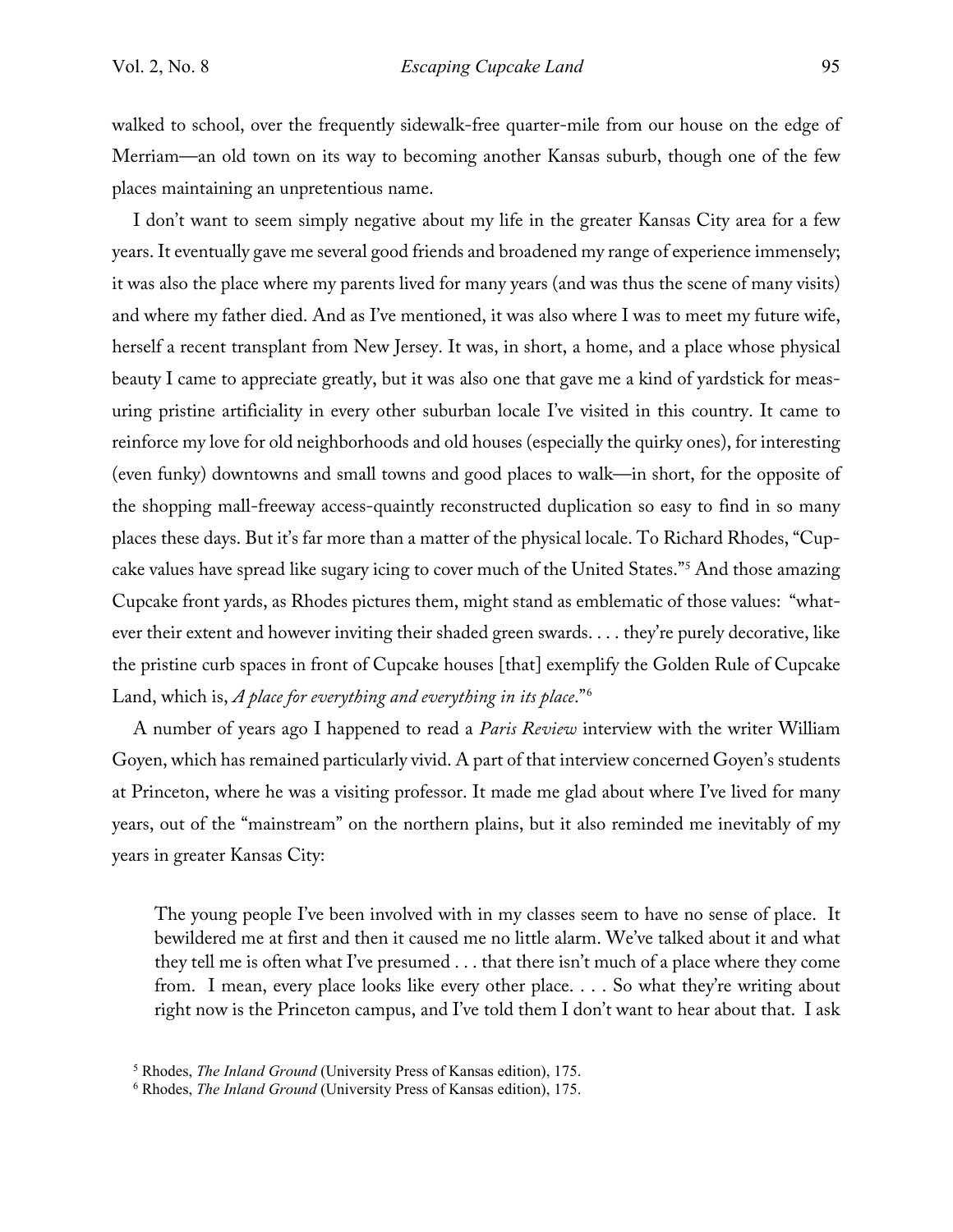them, But didn't you live somewhere before? Wasn't there a room somewhere, a house? A street? A tree?<sup>[7](#page-3-0)</sup>

On a more limited basis, I would come to have a similar experience with many of my own college students, in writing classes and a course I developed in the literature of the Midwest. These tended to be individuals from within a hundred-mile radius, from small towns and farms, not suburbs. But as with Goyen's students at Princeton, I found all too often that my students had very little sense of their own places beyond the obvious. While they might surprise me with rhapsodies about prairie sunsets or a meadowlark's song, for example, they usually had little idea of where their family name came from or why they might find it interesting to visit the pioneer cemetery just outside of their hometown. What became more an more clear was that even if you didn't grow up somewhere that's done its best to pave over, gentrify, and rename what once made the area distinct, you might still be prone to lacking any clear sense of place. Unfortunately, that's true of many American suburbs, Midwestern or otherwise, which, as Rhodes suggests, is protectively bland: "At the bottom of the cup in Cupcake Land is a deep insecurity about the consequences of individual expression. Cupcakes . . . believe that only their conformity to the narrowest standards of convention protects them from the abyss."[8](#page-3-1) Wherever they might be, Cupcake lands exist behind a kind of barrier, sealed in their own time zones with themselves as their only point of reference.

It seems to me that's all the more reason to be thankful there are still individuals such as Richard Rhodes to goad us in the opposite direction—to find out, for example, where the name for the local river came from, or just who Crazy Horse actually was, or where the Santa Fe trail began and ended and why it was there in the first place. Perhaps that kind of knowledge isn't really important to most people anymore, just like the study of both literature and history is becoming. And perhaps the attempt to make people aware of this is a losing battle at best. Once again it seems a matter of tangibles vs. intangibles—what will enrich us as human beings as opposed to what will look good on our professional résumés.

Those of us who are or have been teachers in the Liberal Arts have maintained an enduring hope for our students, as did the great Western American writer, Wallace Stegner for his own. Especially because of his sense of *place*, Stegner has long been a hero of mine. Indeed, much of what he has written about the American and Canadian West has become applicable to many other

<span id="page-3-0"></span><sup>7</sup> William Goyen, *Paris Review Interview 63*, *The Paris Review*, No. 68 (Winter 1976), 84. 8 Rhodes, *The Inland Ground* (University Press of Kansas edition), 185-186.

<span id="page-3-1"></span>